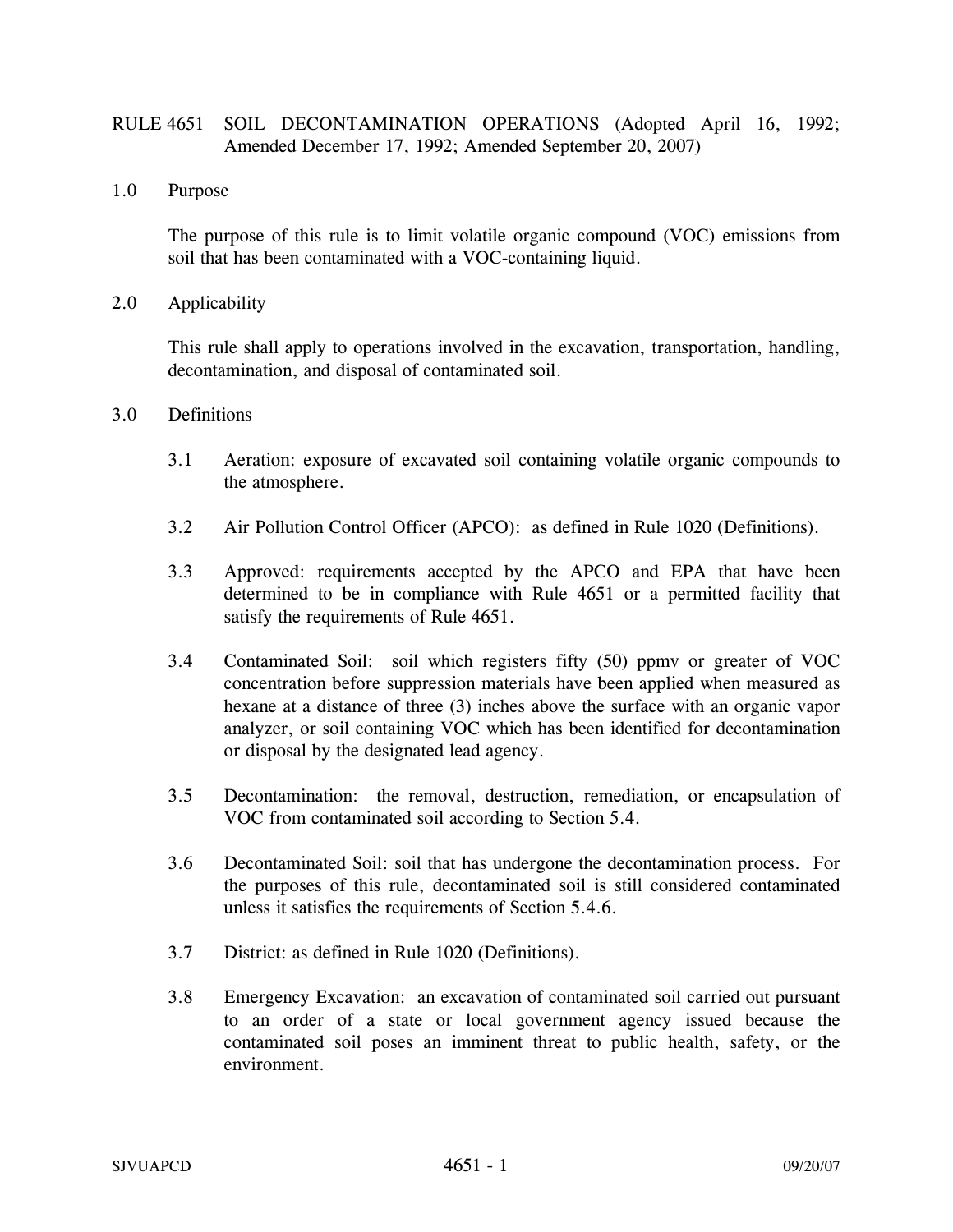- 3.9 EPA: the United States Environmental Protection Agency or any person designated to act on its behalf.
- 3.10 Excavation: the process of exposing, digging out, and removing contaminated soil, including but not limited to digging out and removal of soil, sand, asphalt, concrete, or other materials necessary to expose the contaminated soil.
- 3.11 Facility: a portion of real property that is on one or more contiguous or adjacent properties all of which are under common ownership or control. A facility includes, but is not limited to, all buildings, storage areas, installations, structures, VOC control systems, and treatment of contaminated soil on the properties.
- 3.12 Operation: any physical action resulting in a change in the location, form, or physical properties of a material, or any chemical action resulting in a change in the chemical composition or the chemical or physical properties of a material.
- 3.13 Operator: includes but is not limited to any person who owns, leases, supervises, or operates a facility and equipment.
- 3.14 Organic Vapor Analyzer: a hydrocarbon analyzer, which satisfies the specification requirements of EPA Method 21, 40 CFR Part 60.
- 3.15 Petroleum: crude oil or any fraction thereof that is liquid at Standard Conditions of temperature and pressure (60°F and 14.7 pounds per square inch absolute), including, but is not limited to aviation fuel, gasoline, kerosene, fuel oils, diesel, and other related hydrocarbons.
- 3.16 Storage Pile: For the purposes of this rule, any pile of soil resulting from operations related to the excavation of contaminated soil.
- 3.17 Uncontaminated Soil: soil which registers below fifty (50) ppmv of VOC concentration before suppression materials have been applied when measured as hexane at a distance of three (3) inches above the surface of the excavated soil with an organic vapor analyzer or decontaminated soil which registers below 50 ppmw of VOC content or soil that has been identified as uncontaminated by the designated lead agency.
- 3.18 Vapor Suppressant: At least six (6) inches of uncontaminated soil or any material that is demonstrated to reduce VOC emissions into the atmosphere from contaminated soil by at least 10%.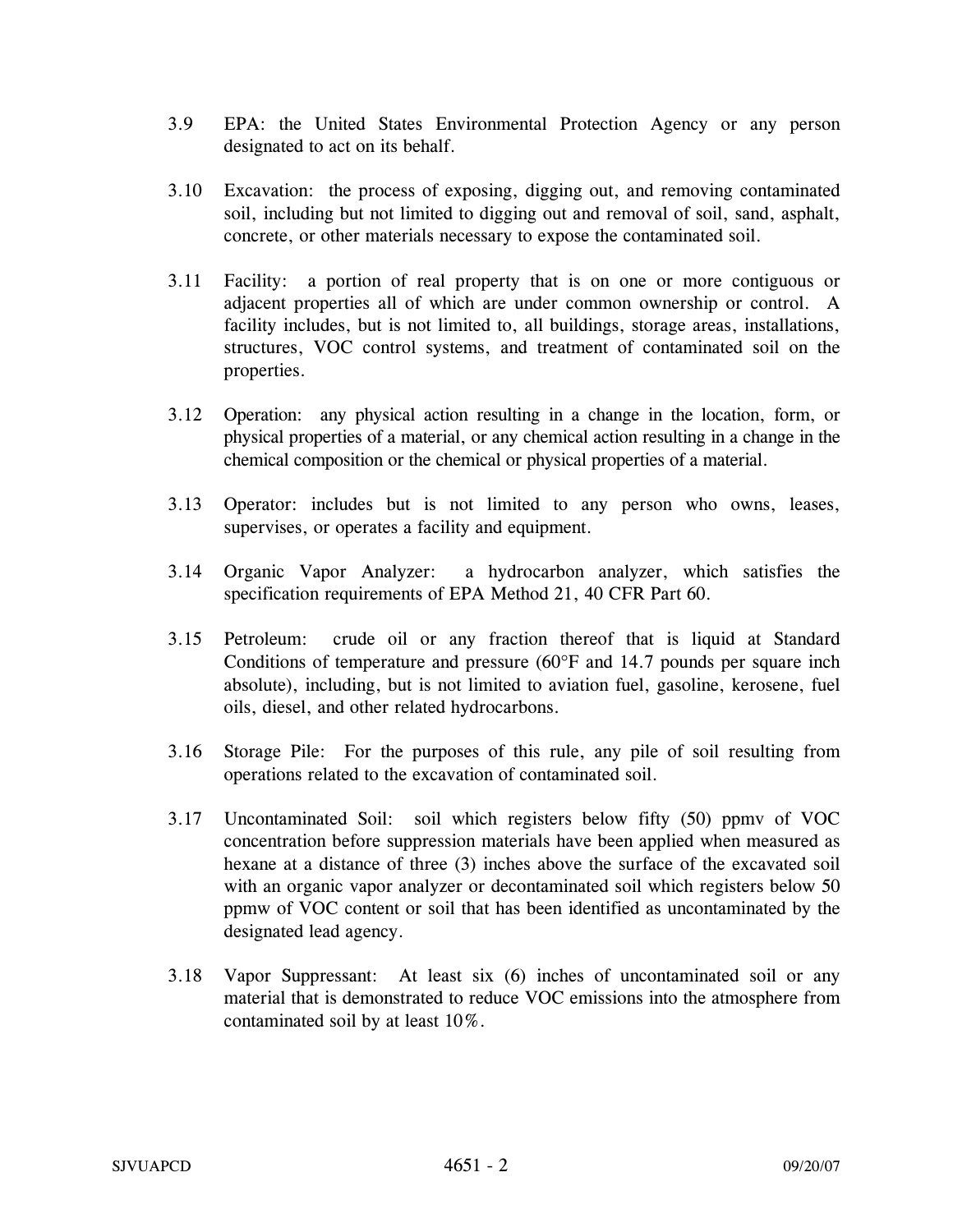- 3.19 VOC Control Device: any machine or technology used to reduce VOC emissions from contaminated soil. Such devices include, but are not limited to, thermal oxidizers, carbon canisters, or incineration devices.
- 3.20 Volatile Organic Compound (VOC): as defined in Rule 1020 (Definitions).

## 4.0 Exemptions

- 4.1 The requirements of this rule shall not apply to:
	- 4.1.1 Excavation, handling, transportation, and decontamination of less than one (1) cubic yard of contaminated soil per occurrence.
	- 4.1.2 Operations related to the accidental spillage of five (5) gallons or less of VOC-containing liquid per occurrence.
	- 4.1.3 Contaminated soil exposed for the sole purpose of sampling.
	- 4.1.4 Soil contaminated solely by a known VOC-containing liquid or a petroleum liquid that has an initial boiling point of 302°F or higher, as determined by Section 6.5.1, provided that the soil is not heated above ambient temperature and samples of the contaminating liquid can be obtained.
- 4.2 Except for the administrative requirements in Section 6.3.1, the rule requirements shall not apply to operations related to the accidental spillage of more than five (5) gallons but no more than 42 gallons of VOC-containing liquid.
- 4.3 Except for the requirements in Section 4.3.1 to Section 4.3.5, the requirements of this rule shall not apply to the emergency excavation of contaminated soil performed by, at the direction of, under the jurisdiction of, or pursuant to the requirements of, an authorized health officer, agricultural commissioner, fire protection officer, or other authorized state or local government officer.
	- 4.3.1 Whenever possible, the APCO shall be notified by fax or by other approved methods prior to commencing such excavation of contaminated soil.
	- 4.3.2 No later than 48 hours following the commencement of the excavation, the operator shall notify the APCO in writing, in accordance with Section 6.1. No later than 30 working days after excavation is completed, the operator shall provide the APCO a written verification of completion of the emergency excavation, in accordance with Section 6.2.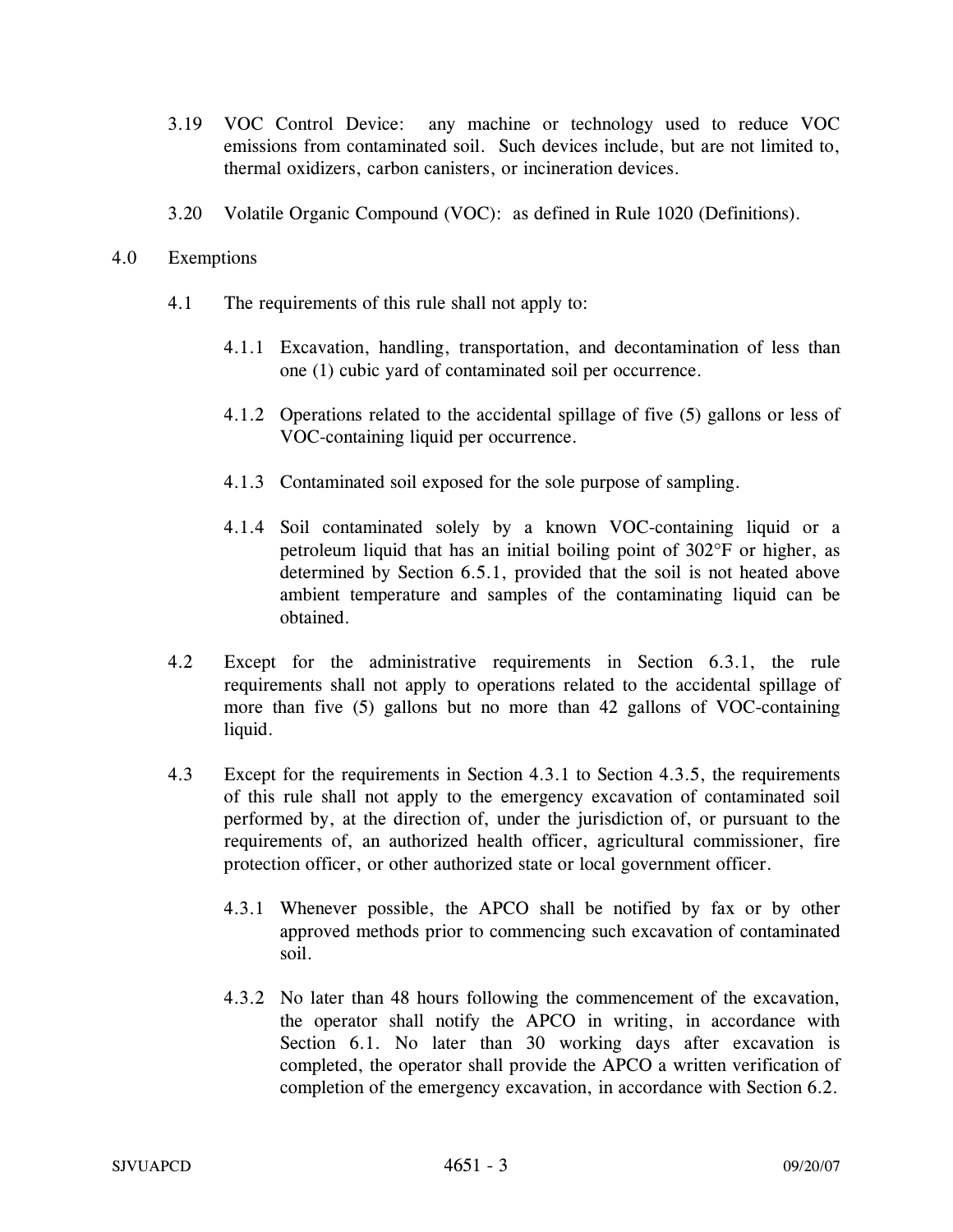- 4.3.3 The operator shall maintain records pursuant to Section 6.3.1.
- 4.3.4 The operator shall cover the excavated contaminated soil with a tarp or other covering within 24 hours of excavation. Within 30 days of excavation, the soil shall be decontaminated, recycled, disposed of in an approved facility, or returned to excavation and permanently covered with at least six (6) inches of uncontaminated soil, unless otherwise directed by an authorized health officer, agricultural commissioner, fire protection officer, or other authorized state or local government officer.
- 4.3.5 The operator shall also comply with all applicable requirements of Section 5.3 and Section 5.4.

### 5.0 Requirements

5.1 Excavation of Contaminated Soil

The operator excavating contaminated soil shall comply with the following:

- 5.1.1 A written notice, according to Section 6.1, shall be submitted to the APCO prior to commencement of excavation of known contaminated soil. Where contaminated soil is discovered during excavation, operators shall provide written notice according to Section 6.1 within 48 hours after detection. No later than 30 working days after excavation is completed, the operator shall provide the APCO a written verification of completion of the excavation, in accordance with Section 6.2.
- 5.1.2 Any excavation of soil resulting from operations related to contaminated soil shall be monitored for VOC contamination during the excavation and at least once every 15 minutes, unless the excavated soil is treated according to Section 5.2.1.
	- 5.1.2.1 All readings shall be taken using the applicable test methods in Section 6.5.2.
	- 5.1.2.2 All VOC concentration readings shall be recorded according to Section 6.3.4.
- 5.1.3 Excavated soil that has been detected as contaminated soil shall be placed in storage piles and handled as required by Section 5.2, and
- 5.1.4 Excavated contaminated soil shall be decontaminated, recycled, disposed of in an approved facility, returned to excavation and permanently covered with at least six (6) inches of uncontaminated soil, or transported to a location outside of the San Joaquin Valley Air Basin within thirty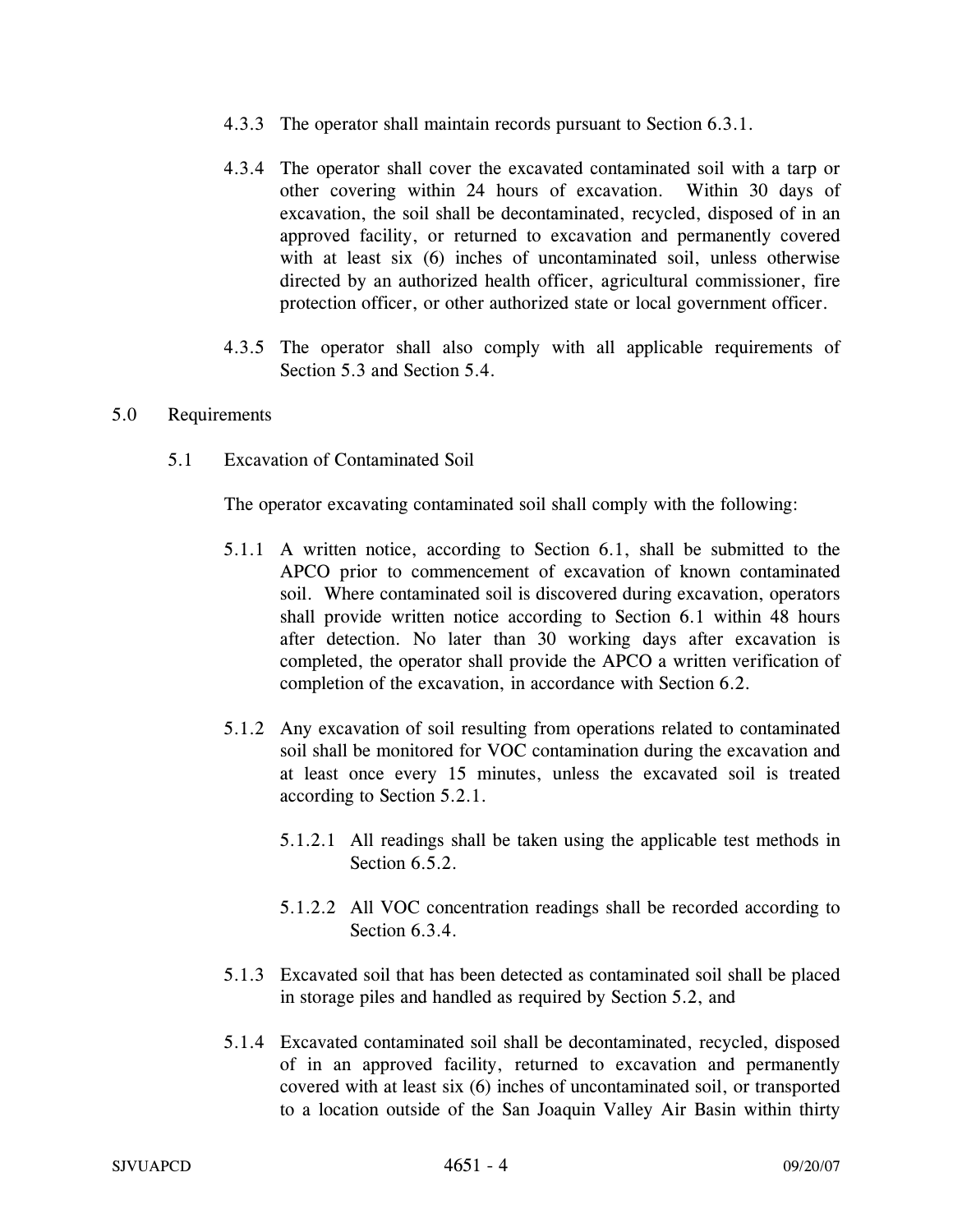(30) calendar days from the time of excavation or as directed by an authorized health officer, agricultural commissioner, fire protection officer, or other authorized state or local government officer having jurisdiction.

5.2 Handling of Contaminated Soil

The operator handling contaminated soil shall comply with the following:

- 5.2.1 For VOC concentration of the excavated contaminated soil measuring at 1,000 ppm or greater, the contaminated soil shall be sprayed with water or vapor suppressant and be subject to the following requirements in addition to all applicable requirements of the rule:
	- 5.2.1.1 Place the contaminated soil in sealed containers as soon as possible, but no more than 30 minutes after excavation, and handle pursuant to Section 5.1.4, or
	- 5.2.1.2 Load the contaminated soil into trucks as soon as possible but no more than 30 minutes after excavation, moisten with additional water, cover as required in Section 5.3, and transport immediately to an approved facility, or
	- 5.2.1.3 Implement other approved alternative storage methods and handle pursuant to Section 5.1.4.
- 5.2.2 Storage piles of contaminated soil shall be clearly isolated and identifiable from storage piles of uncontaminated soil according to Section 6.3.2.
- 5.2.3 Storage piles of contaminated soil that have been inactive for more than 60 consecutive minutes shall be subject to one of the following:
	- 5.2.3.1 Treat with water or a vapor suppressant and cover with heavyduty plastic sheeting to reduce VOC emissions. The covering shall have at least a six-feet overlap of adjacent sheets, be securely anchored, and have minimal headspace where vapors may accumulate, or
	- 5.2.3.2 Cover with a layer of uncontaminated soil no less than six (6) inches deep.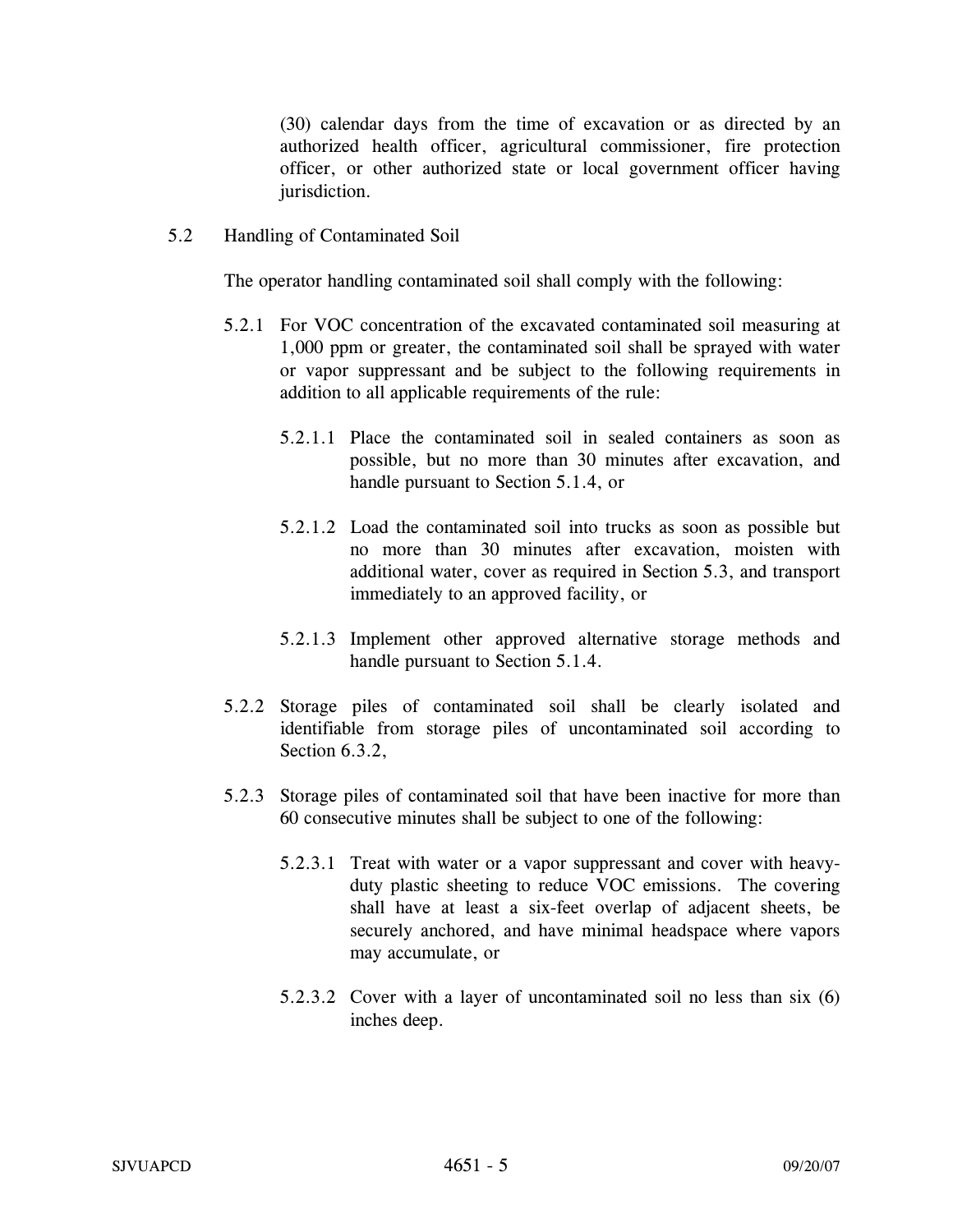- 5.2.4 A visual inspection of all storage piles of contaminated soil shall be conducted at least once every 24 hours, except when operators do not report to the facility for a given 24-hour period, to ensure the integrity of the covered surfaces and compliance with Section 5.2.5. Record of the visual inspections shall be maintained pursuant to Section 6.3.3.
- 5.2.5 Aeration of contaminated soil shall not be allowed except that which occurs during removal or addition of contaminated soil to a storage pile. This prohibition includes the use of contaminated soil in daily, intermediate, or final cover operations at disposal sites.
- 5.3 Transportation of Contaminated Soil

The operator transporting contaminated soil, whether by truck or other means of transportation, shall comply with all of the following prior to leaving the facility:

- 5.3.1 Any truck or trailer transporting contaminated soil shall be filled such that contaminated soil does not extend above the sides or rear of the truck,
- 5.3.2 Contaminated soil shall be treated with water or a vapor suppressant and covered with an continuous heavy duty plastic sheeting or other covering to prevent spillage of contaminated soil during transport, and
- 5.3.3 Chain-of-custody records shall be maintained according to Section 6.3.1 by the operators to document transfer of the transported contaminated soil.
- 5.4 Ex-situ Decontamination of Contaminated Soil

The operator decontaminating soil shall comply with the following:

- 5.4.1 VOC emissions from the decontamination of contaminated soil shall be controlled by one of the following:
	- 5.4.1.1 Installation and operation of a VOC collection and control device with a VOC destruction or removal efficiency of at least 95%, or
	- 5.4.1.2 Any other approved VOC control device demonstrated to be equivalent.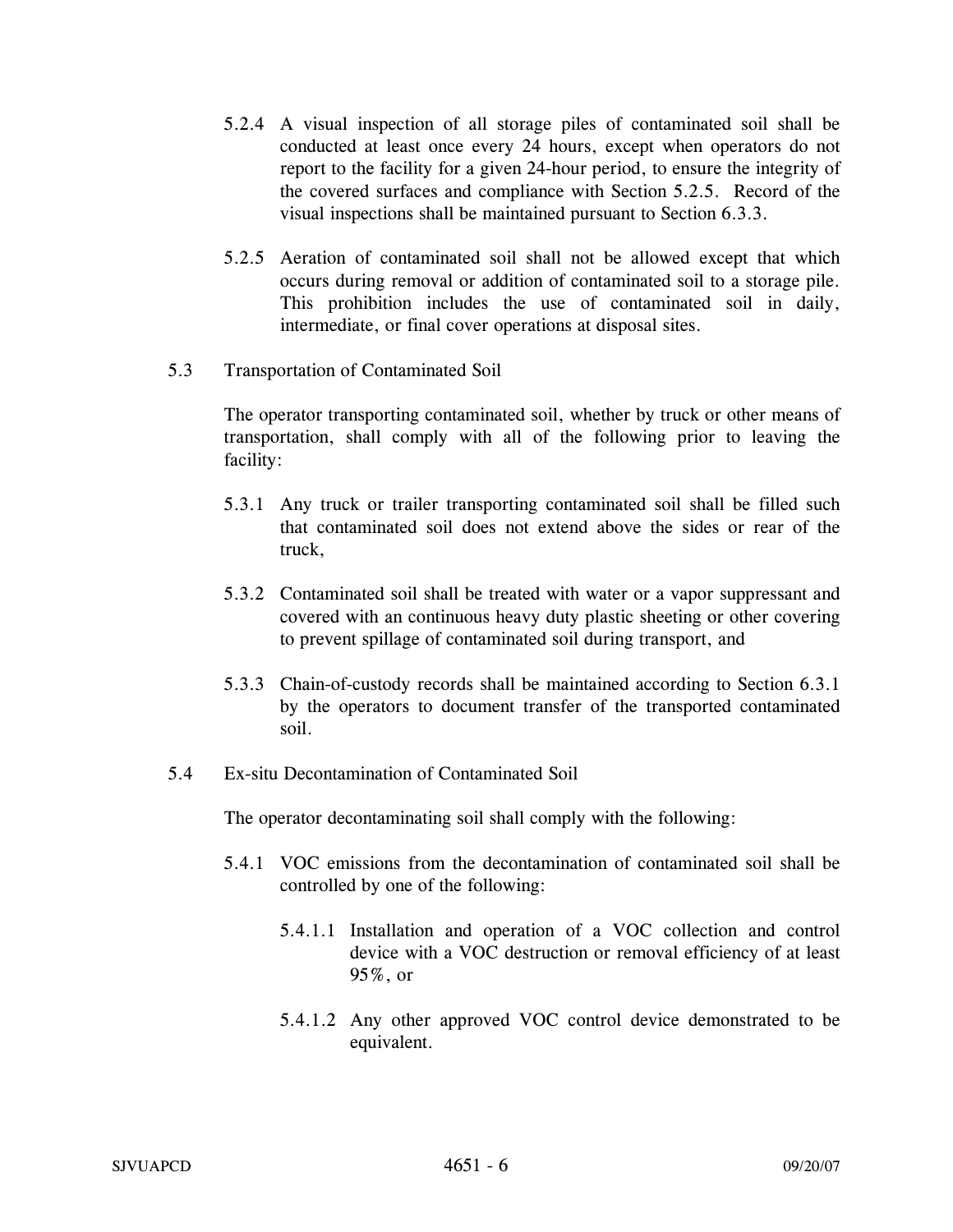- 5.4.2 Key system operating parameters shall be monitored to demonstrate compliance of the VOC control device during decontamination operations. Examples of key system operating parameters may include, but are not limited to, temperatures, pressures, and flow rates.
- 5.4.3 VOC control device shall be operated and maintained in accordance with the manufacturer's recommendations and any additional operating and maintenance standards determined necessary by the APCO and EPA to ensure proper operation of the VOC control device.
- 5.4.4 Decontaminated soil shall be subject to the following requirements:
	- 5.4.4.1 Monitor soil for contamination using the test method in Section 6.5.2 and
	- 5.4.4.2 Record all VOC concentration readings according to Section 6.3.4.
- 5.4.5 Decontaminated soil measured as contaminated shall comply with all applicable requirements of this rule and be subject to one of the following:
	- 5.4.5.1 Return the contaminated soil to the excavation and permanently cover with six (6) inches or more of uncontaminated soil, or
	- 5.4.5.2 Decontaminate the contaminated soil to the extent that the soil is no longer considered contaminated as defined in Section 3.17, or
	- 5.4.5.3 Transport the contaminated soil to an approved disposal facility, or
	- 5.4.5.4 Transport the contaminated soil to an approved treatment or recycling facility, or
	- 5.4.5.5 Transport the contaminated soil to a location outside of the San Joaquin Valley Air Basin.
- 5.4.6 Decontaminated soil that is to be treated as uncontaminated soil shall require soil samples to be obtained from each storage pile of according to Section 6.6 and tested using the applicable test methods in Section 6.5.3 or Section 6.5.4.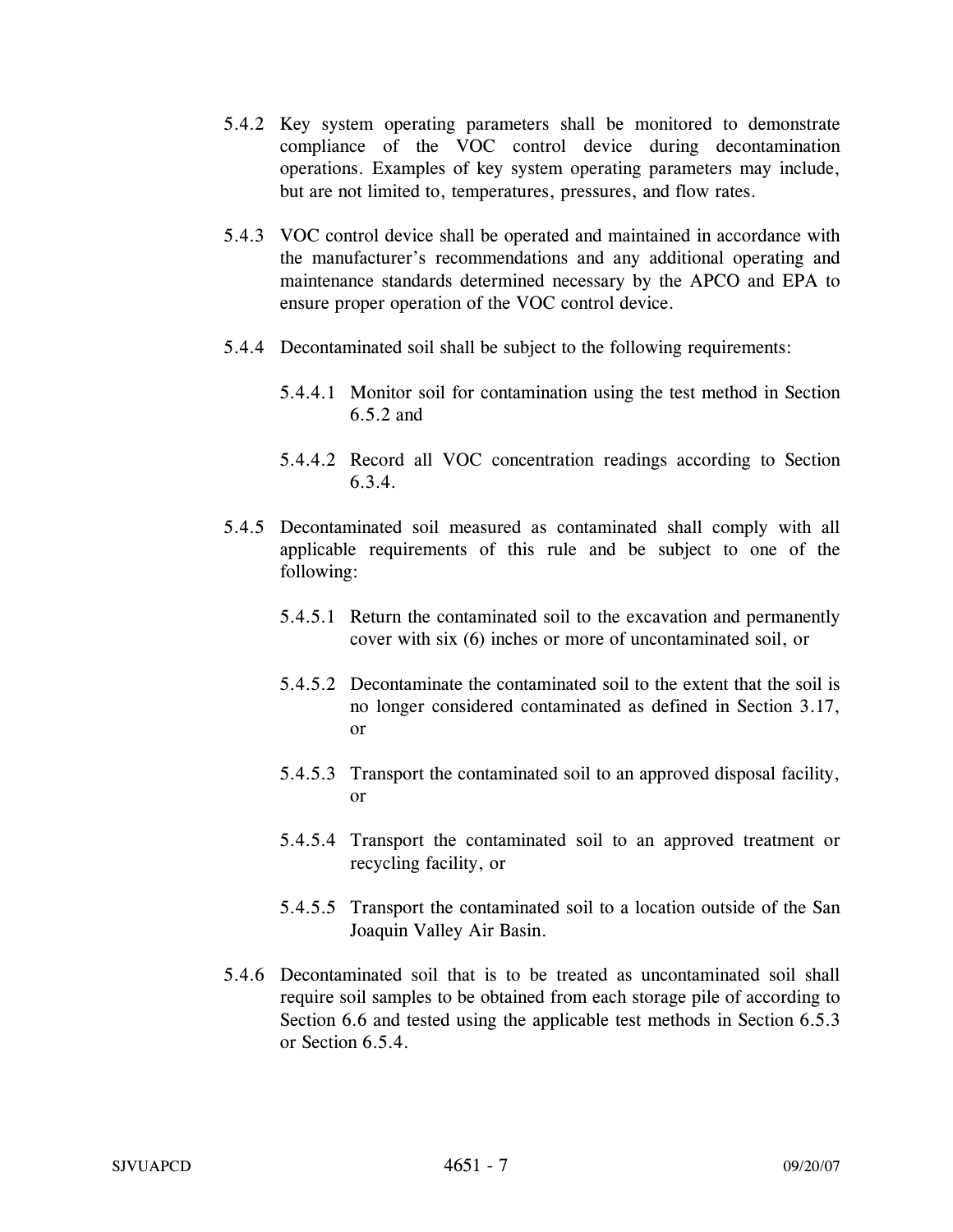#### 6.0 Administrative Requirements

6.1 Written Notice of Excavation Activity

The operator shall include the following information in the notice of excavation activities required by Sections 4.3 and 5.1:

- 6.1.1 Names and addresses of operator(s) performing and responsible for excavation,
- 6.1.2 Location of site where excavation will occur,
- 6.1.3 Scheduled starting date of excavation. If the excavation does not commence on the start date, renotification is required,
- 6.1.4 Estimated volume of soil to be excavated,
- 6.1.5 Estimated volume (in gallons) of VOC liquid spilled in the soil, if known, and
- 6.1.6 Where emergency excavation is conducted at the direction of an authorized officer, pursuant to Section 4.3: name, title and contact information of the authorized officer, and a copy of the signed emergency declaration from the authorized officer.
- 6.2 Written Verification of Completion of Excavation Activity

The operator shall include the following information in the written verification as required by Section 4.3 and Section 5.1.

- 6.2.1 Names and addresses of operator(s) performing and responsible for excavation,
- 6.2.2 Address of site where excavation occurred,
- 6.2.3 Date(s) of excavation,
- 6.2.4 Estimated volume of contaminated soil excavated, and
- 6.2.5 Estimated average VOC content of the contaminated soil or estimated volume of VOC contaminant, and
- 6.2.6 Final disposition of the contaminated soil.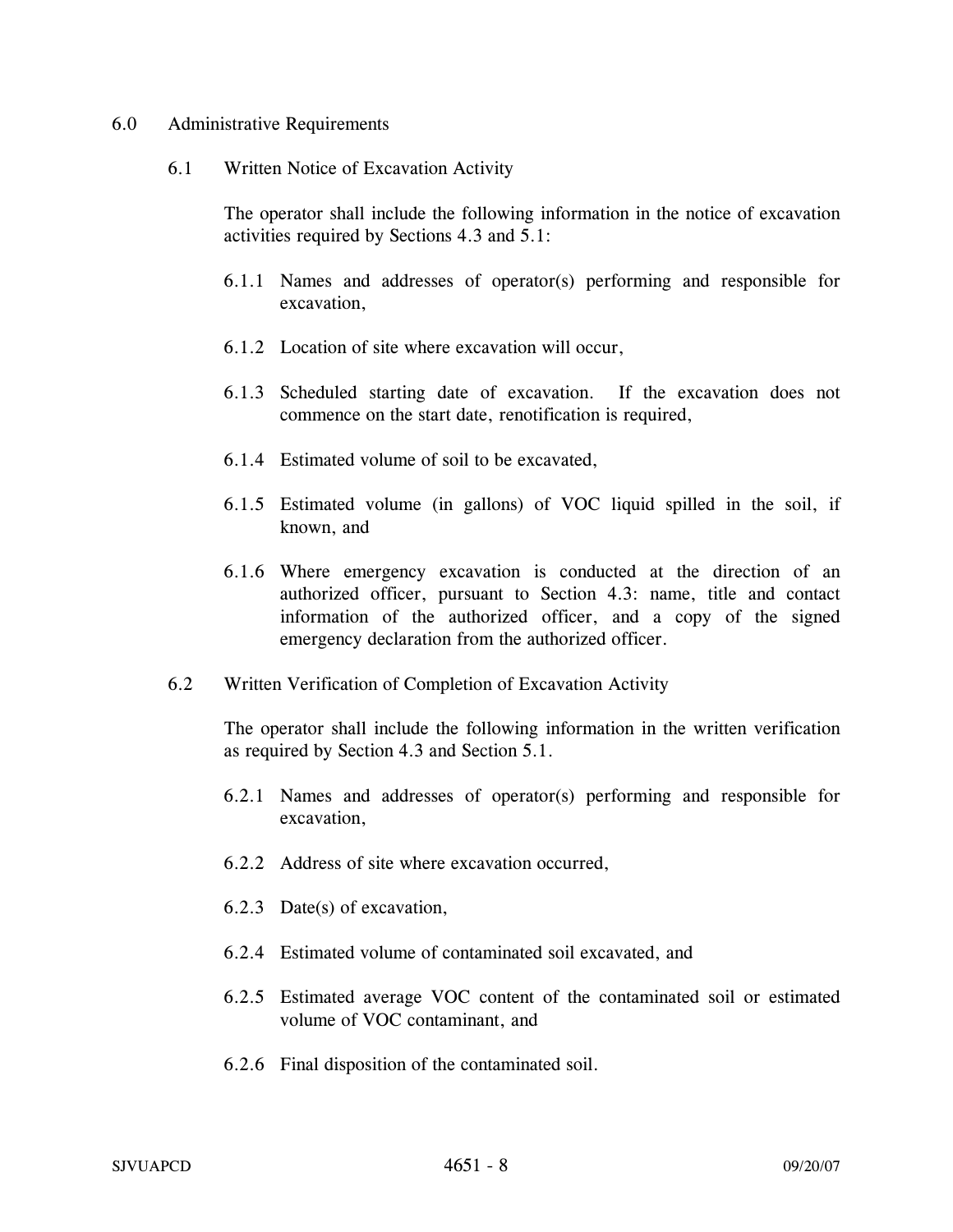### 6.3 Recordkeeping

Records shall be retained for at least five (5) years, shall be readily available, and shall be made available to the APCO upon request.

6.3.1 Recordkeeping Requirements for Chain-of-Custody:

Operators shall maintain records at the time custody is transferred. Records shall include but are not limited to the following:

- 6.3.1.1 The identities and business addresses of the relevant parties such as the generator, transporter, and storage/treatment facilities,
- 6.3.1.2 The volume of contaminated soil generated or received,
- 6.3.1.3 All analytical data associated with the contaminated soil (this section does not apply to Section 4.3),
- 6.3.1.4 The date and location of excavation of the contaminated soil, and
- 6.3.1.5 The date and signatures of the operators at the time custody is transferred.
- 6.3.2 Recordkeeping Requirements for Excavated Storage Piles

 Each storage pile shall be identified according to, but not limited to, the following information:

- 6.3.2.1 Location of storage pile.
- 6.3.2.2 Unique identification of storage pile.
- 6.3.2.3 Date that soil storage pile was excavated.
- 6.3.3 Recordkeeping Requirements for Visual Inspection

 Operators shall maintain visual inspection records at least once every 24 hours except when operators do not report to the facility for that given 24 hours. The records shall include, but are not limited to the following information: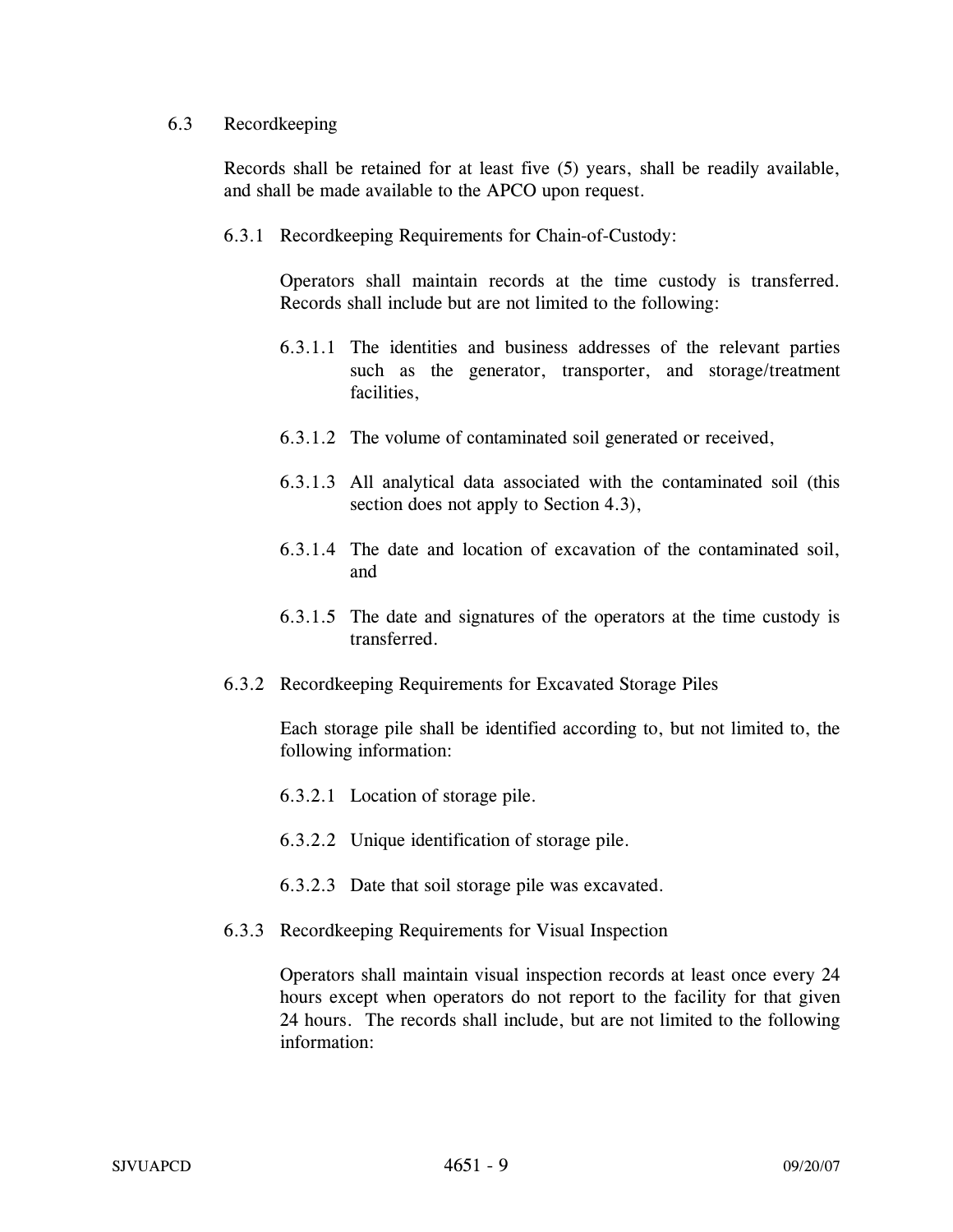- 6.3.3.1 Location and unique identification of each specific storage pile.
- 6.3.3.2 Name, date, and signature of operator inspecting the storage piles.
- 6.3.4 Recordkeeping Requirements for VOC concentration readings pursuant to Section 5.1 and Section 5.4.
	- 6.3.4.1 The identities and business addresses of the relevant parties such as the generator or storage/treatment facilities,
	- 6.3.4.2 The volume of contaminated or decontaminated soil,
	- 6.3.4.3 Date of contaminated or decontaminated soil,
	- 6.3.4.4 VOC concentration reading, and
	- 6.3.4.5 The origin of the contaminated or decontaminated soil.
- 6.3.5 Calibrations for all approved monitoring instruments shall be recorded and kept available onsite.
- 6.4 Testing Requirements
	- 6.4.1 The operator of a VOC control device used to decontaminate excavated soil shall demonstrate compliance with the requirements of Section 5.4.1 before operation of such system.
	- 6.4.2 Source sampling to determine the compliance status of an emissions source shall be witnessed or authorized by District personnel.
	- 6.4.3 The operator of the facility shall maintain a copy of the source test protocol. A copy of the source test results must be maintained for at least five years and be readily available to the APCO upon written or oral request.
- 6.5 Test Methods

Test methods referenced shall be the latest approved method. The following methods shall be used:

6.5.1 The initial boiling point of a liquid from samples of contaminated soil shall be measured in accordance with one of the following applicable methods: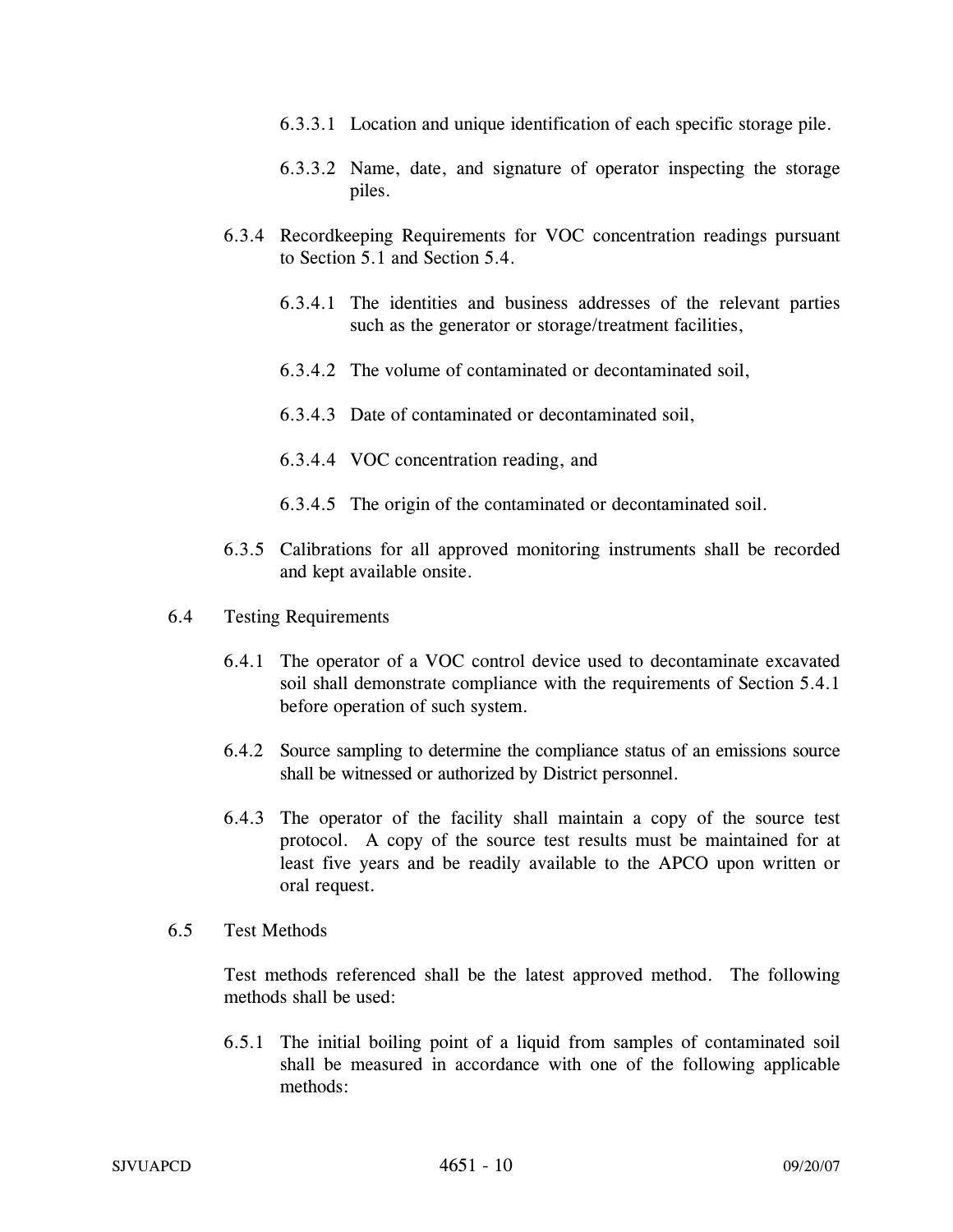- 6.5.1.1 ASTM D86 for soil contaminated with petroleum liquid or
- 6.5.1.2 ASTM D-1078-93 for soil contaminated with known organic chemical.
- 6.5.2 The VOC concentration of soils shall be measured as hexane using an organic vapor analyzer, complying with EPA Reference Method 21.
- 6.5.3 The VOC content of soil that can be reasonably demonstrated to be contaminated only with petroleum shall be determined by using EPA Reference Method 8015 or EPA Test Method 25D.
- 6.5.4 The VOC content of soil that is contaminated by unknown VOCcontaining liquids, or that cannot be reasonably demonstrated to be contaminated only with petroleum, shall be determined by using EPA Reference Method 8015 or EPA Test Method 25D. In addition to one of the aforementioned methods, the operator shall use EPA Reference Method 8260B or the gas chromatographic method in the Leaking Underground Fuel Tank (LUFT) Manual (October 1989).
- 6.5.5 An operator may use an equivalent alternative test method to those listed in Sections 6.5.1 through 6.5.4 for which APCO and EPA approval has been obtained.
- 6.5.6 When more than one test method or set of test methods is specified for any testing, a violation of any requirement of this rule established by any one of the specified test methods or set of test methods shall constitute a violation of this rule.
- 6.6 Soil Sampling Procedure for Decontaminated Soil
	- 6.6.1 One composite sample shall be collected and analyzed for VOC for every 50 cubic yards of excavated soil that has been determined to be uncontaminated by the test method in Section 6.5.2. At least one (1) composite sample shall be collected from each storage pile within 12 hours of soil decontamination.
	- 6.6.2 A composite sample shall consist of one sample taken from the center of each of four (4) equal sectors using the procedures described in Section 6.6.3 or other approved methods.
	- 6.6.3 Samples shall be taken from at least twelve (12) inches below the surface of the pile using a driven-tube type sampler, capped and sealed with inert materials, and extruded in the lab in order to reduce the loss of volatile materials; or by using a clean brass or stainless steel tube (at least twelve